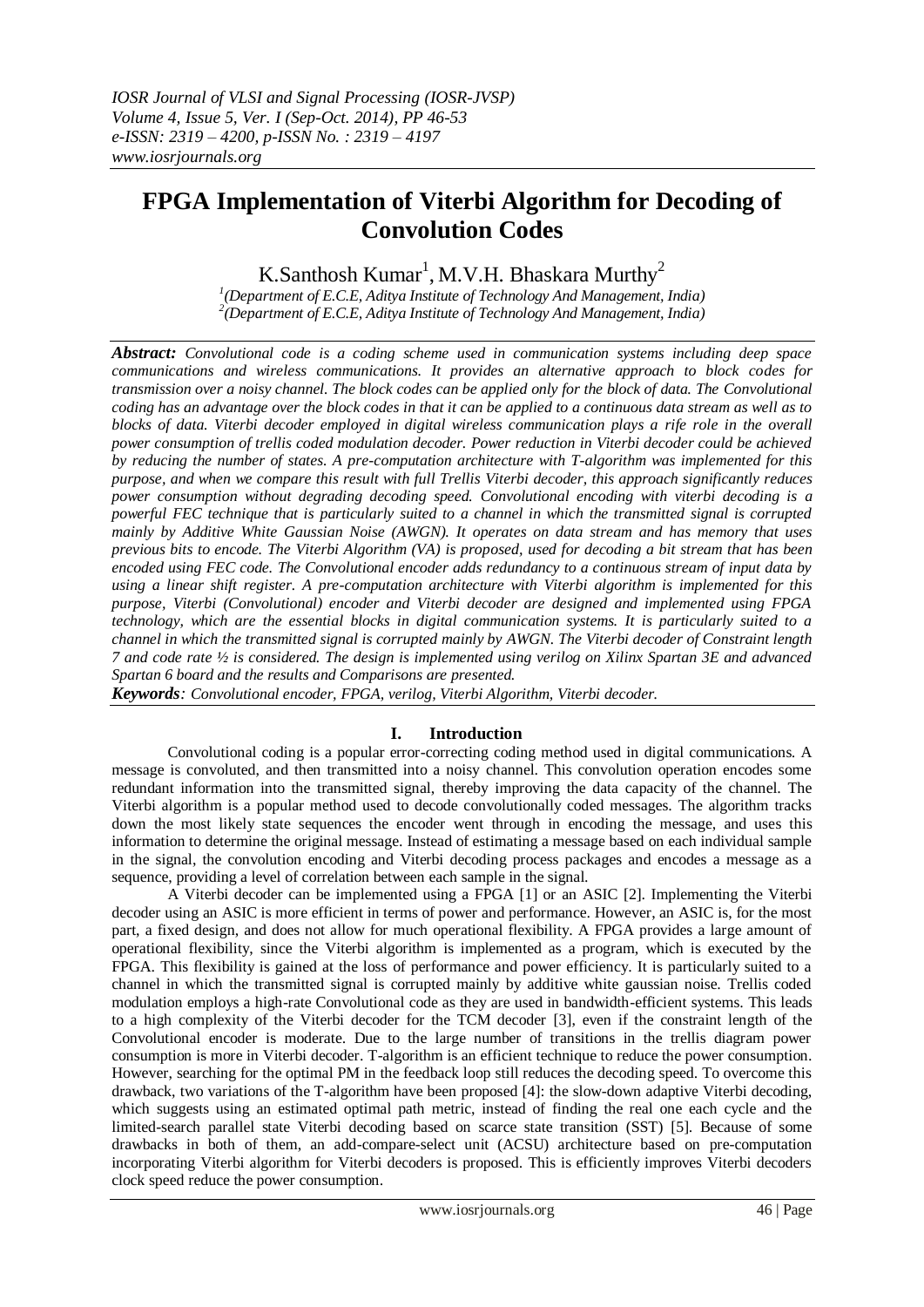### **II. Viterbi (Convolutional) Encoding and Viterbi Decoding. 2.1 Viterbi encoder:**

Convolutional encoding of data is accomplished using a shift register and associated combinatorial logic that performs modulo-two addition. (A shift register is merely a chain of flip-flops wherein the output of the n<sup>th</sup> flip-flop is tied to the input of the  $(n+1)$ <sup>th</sup> flip-flop. Every time the active edge of the clock occurs, the input to the flip-flop is clocked through to the output, and thus the data are shifted over one stage.) The combinatorial logic is often in the form of cascaded exclusive-or gates. As a reminder, exclusive-or gates are two-input, one-output gates often represented by the logic symbol shown in Fig.1.

The exclusive-or gate performs modulo-two addition of its inputs. When cascade of q two-input exclusive-or gates, with the output of the first one feeding one of the inputs of the second one, the output of the second one feeding one of the inputs of the third one, etc., the output of the last one in the chain is the modulotwo sum of the  $q + 1$  inputs.



**Fig.2:** Encoder architecture with k=7 and k/n=1/2

Convolutional code is a type of error-correcting code which contains memory and "n" encoder outputs at any given time unit depends not only on the k inputs at that time unit but also on m previous input blocks. Convolutional codes are usually characterized by two parameters code rate  $(k/n)$  and constraint length  $(K)$  and the patterns of 'n' modulo-2 adders. The shift register has a constraint length  $(K)$  of 7, equal to the number of stages in the register. The encoder has n generator polynomials, one for each adder. An input bit is fed into the leftmost register. Using the generator polynomials and the existing values in the remaining registers, the encoder generates output n bits. The code rate  $(k/n)$  is expressed as a ratio of the number of bits into the Convolutional encoder (k) to the number of channel symbols output by the Convolutional encoder (n) in a given encoder cycle. Convolutional encoder with constraint length 7 and code rate ½ is shown in the Fig.2.

#### **2.2 Viterbi decoder:**



**Fig. 3:** Block diagram of viterbi decoder.

CS: CHANNEL SYMBOL BM: BRANCH METRICS DB: DECISION BITS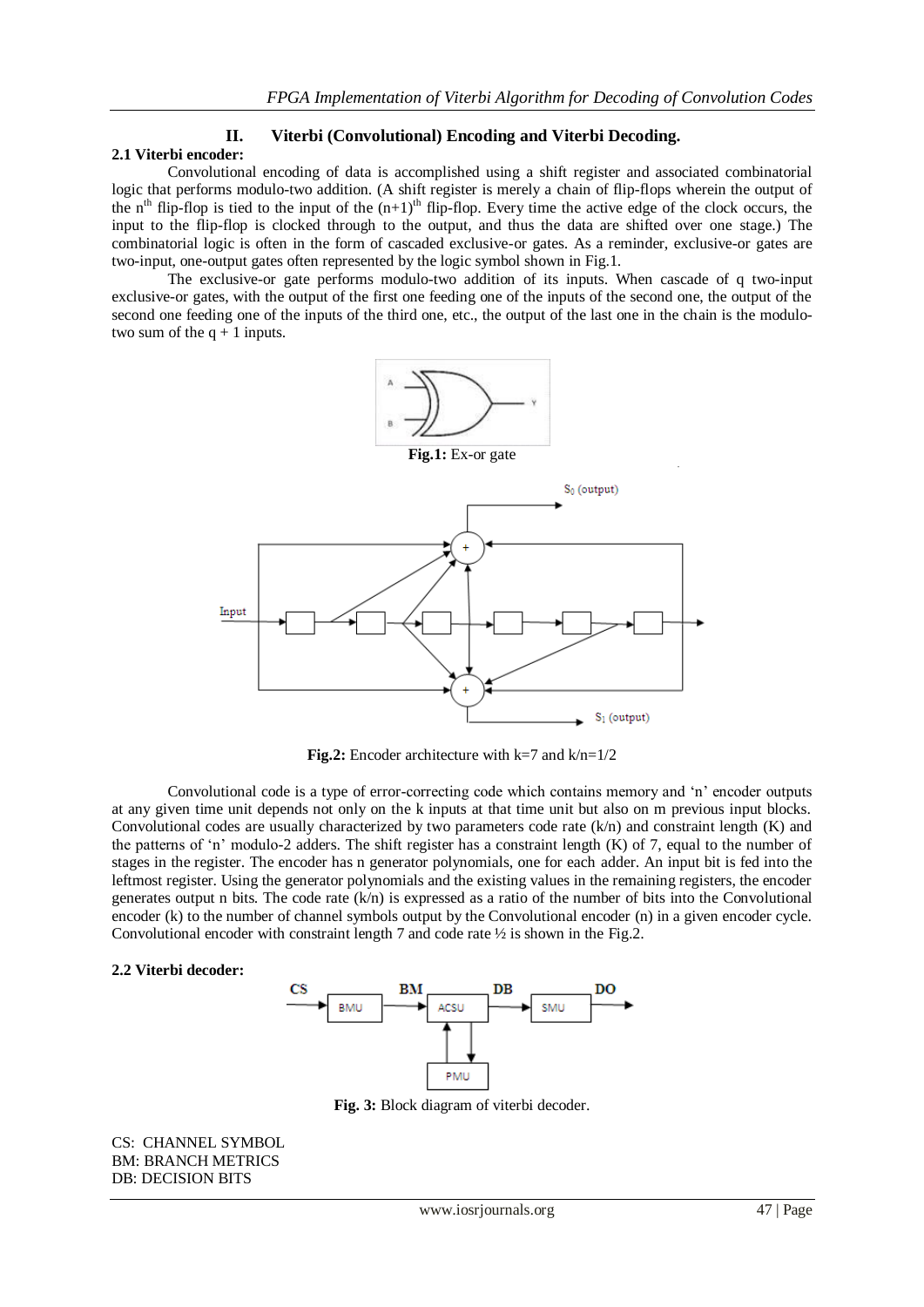### DO: DECODED OUTPUT PM: PATH METRICS

Viterbi decoder block diagram is shown in Fig.3. Branch Metrics (BMs) are calculated in the BM unit (BMU) from the received symbols. Then, BMs are fed into the Add-Compare-Select Unit (ACSU) that recursively computes the Path Metrics (PM) and outputs decision bits for each possible state transition. After that, the decision bits are stored in and retrieved from the Survivor Metric Unit (SMU) in order to decode the source bits along the final survivor path. The PMs of the current iteration are stored in the PM unit (PMU). ACSU implementation is critical because the feedback loop makes it the bottleneck for high speed applications. Furthermore, as K value increases, the power consumption and computation complexity increase exponentially. In the T is set and the difference between each PM and the optimal one is calculated. So T-algorithm [4] requires extra computation in the ACSU loop for calculating the optimal PM (minimum value of all PMs) and puncturing states which was eliminated in proposed viterbi algorithm. Viterbi algorithm is mostly reliable for single bit error detection and correction. As number of error bits increases then efficiency of algorithm is decreases.

# **III. Proposed Viterbi Algorithm.**

Viterbi algorithm is the most likelihood decoding algorithm of convolution code. In the area of communication, convolution code is very popular, so how to improve the performance and reduce the power and area of the decoder is important. On the other hand, different protocols use different convolution code and various applications have different requirement for throughput, area and power. So design of reusable Viterbi decoder is important. In the paper, a reusable Viterbi decoder is carried out. This decoder adopted the Process Element (PE) technique, which made it easy to adjust the throughput of the decoder by increasing or decreasing the number of PE. By the method of Same Address Write Back (SAWB), to reduce the number of registers to half in contrast with the method of Ping-pong.

#### **3.1 Process Element**

PE, Process Element, was one of the most popular architecture in digital signal process. The PE architecture of Viterbi decoder has been introduced in these papers [1] [2]. Fig. 4 is the basic structure of PE in Viterbi decoder, consists of PMU, ACSU, BMU and LRU. By assembling different numbers of PE, the PE appears state-serial, part parallel or full parallel structure of Viterbi decoder. And because the PMU is scattered into each PE, this structure is more area efficient than that structure of only one PE.



**Fig. 4:** Basic structure of PE in viterbi decoder.

# **3.2 Coordinate of States**

In order to make two or more PE work together, we should send the appropriate state to the appropriate PE at the appropriate time. On this purpose, we can regard the binary presentation of each state as a coordinate and give special "meanings" to each bit. Look at such a binary presentation of state [2]

 $S = [X_u X_{u-1} \cdot X_1, Y_w Y_{w-1} \cdot Y_1, Z_v Z_{v-1} \cdot Y_1]$  (1) Xi, Yi, Zi ∈  ${0, 1}$ u,w,  $v \in N$ ,  $u + w + v = m$ 

In (1) m is the depth of convolution coding. So, we define such a rule named "The Rule of PE" to explain the "meanings": The Rule of PE When  $[X_uX_{u-1} \cdots X_1, Y_wY_{w-1} \cdots Y_1, Z_vZ_{v-1} \cdots Z_1]$  is the binary presentation of state S, S should be sent to the port  $[Z_vZ_{v-1} \ldots Z_1]$  of PE  $[Y_wY_{w-1} \ldots Y_1]$  at time  $[X_vX_{u-1} \ldots Y_n]$  $[X_1]$ .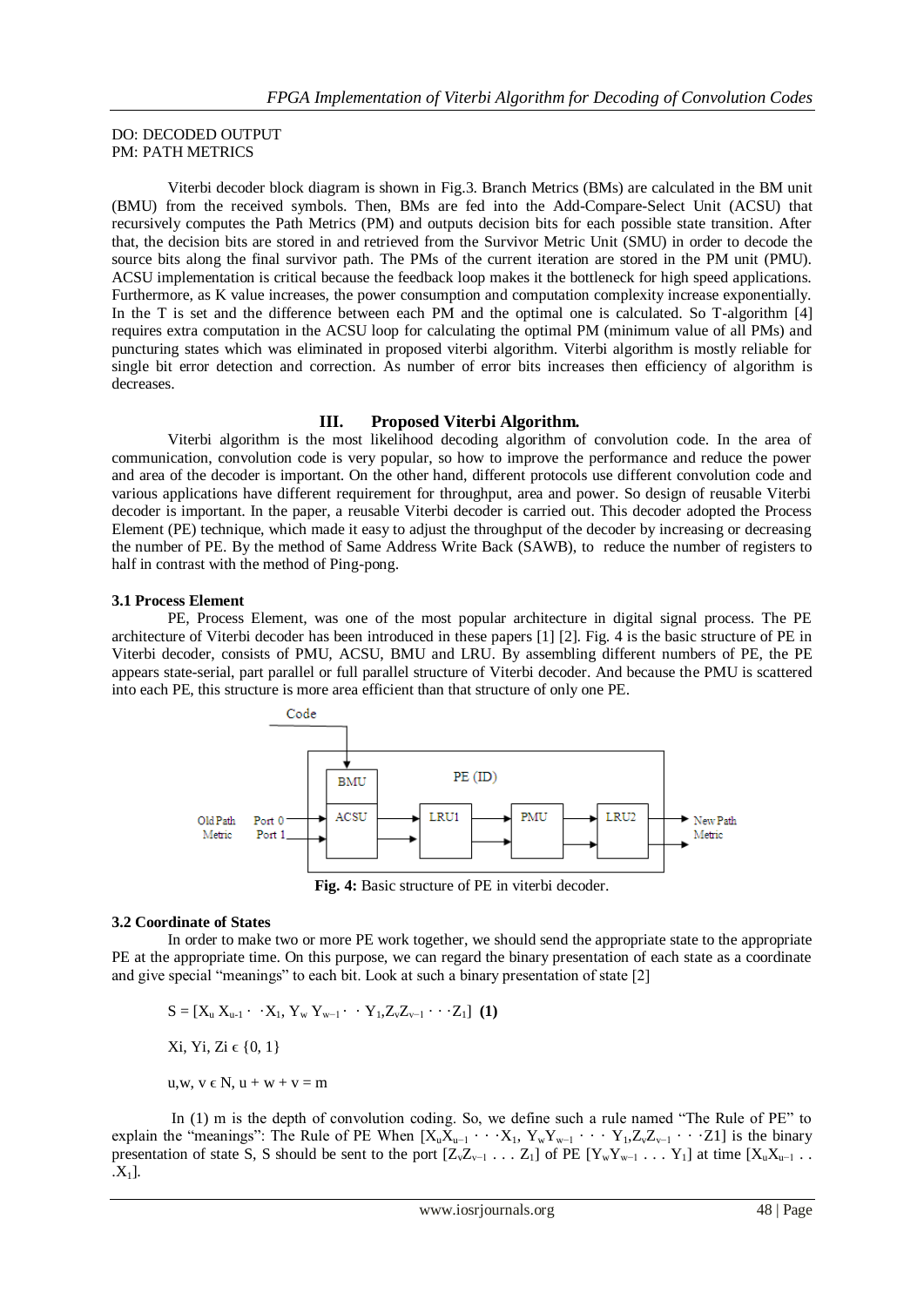Let Slice =  $[X_uX_{u-1} \ldots X_1]$ , Identity =  $[Y_wY_{w-1} \ldots Y_1]$ , Path =  $[Z_vZ_{v-1} \ldots Z_1]$ , so Slice, Identity and Path indicate the time of calculating path metric, the ID of Executing this calculation and the input port of PE respectively. u, v and w are three important parameters in the Rule of PE, because they determine the total slices for calculating( $2^{\nu}$ ),the radix of butterfly( $2^{\nu}$ ) and the total number of PE( $2^{\nu}$ ) respectively. Based on (1) and the Rule of PE, we can use binary presentation of state as the coordinate of it.

#### **3.3 Same Address Write Back (S.A.W.B)**

Usually there are two ways to design PMU: one is ping-pong method and the other is S.A.W.B. The later means write the new path metric back to where we read the old path metric from. It cost less storage unit than the method of ping-pong, which uses two same ram or register file to storage the new path metric and the old path metric respectively. By the method of S.A.W.B we reduce the storage units, but because it changes the storage address of path metric, we need some address transformation unit and more routing network. So being aware of the state flow graph in PE is very important when we adopt S.A.W.B method. Fig.5 demonstrates the state flow in PE.



**Fig. 5:** State flow in pe.

In Fig.5 Path0 and Path1 are two in-ports of Radix-2 butterfly; ID is the number of PE; Slice0 and Slice1 are the taps.  $S_i$ ,  $R_i$ ,  $Q_i$ ,  $P_i$  and  $O_i$  indicate the state at each in-port or code through the noise channel. Outport of sub modules of PE respectively,  $i \in \{0, 1, \ldots 2^{m-1}\}\$ . Code is the convolution code through the noise channel. Firstly we define some operations:

 $S_i = [X_u X_{u-1} \dots X_1, Y_w Y_{w-1} \dots Y_1, Z_v Z_{v-1} \dots Z_1]$ 

Shuffle<sup>v</sup>(S<sub>i</sub>) =[Z<sub>v</sub>Z<sub>v−1</sub> . . . Z<sub>1</sub>,X<sub>u</sub>X<sub>u−1</sub> . . .X<sub>1</sub>, Y<sub>w</sub>Y<sub>w−1</sub> . . . Y<sub>1</sub>]

 $\Gamma_{u+v}^{u}$  (S<sub>i</sub>) = [Shuffle<sup>v</sup>(X<sub>u</sub>X<sub>u-1</sub> . . .X<sub>1</sub>, , Y<sub>w</sub>Y<sub>w-1</sub> . . . Y1),Z<sub>v</sub>Z<sub>v-1</sub> . . . Z<sub>1</sub>]

 $=[Y_vY_{v-1} \ldots Y_1X_uX_{u-1} \ldots X_{v+1}, X_vX_{v-1} \ldots X_1Y_wY_{w-1} \ldots Y_{v+1}, Z_vZ_{v-1} \ldots Z_1]$ 

Because of the ACS operation in ACSU,  $R_i$  is not the same of  $S_i$  and there exists a transformation between  $S_i$ and  $R_i$  as following:

 $R_i = \text{Shuffle}^{\vee} (S_i) = [Z_{\vee}Z_{\vee-1} \dots Z1, X_u X_{u-1} \dots X_1, Y_w Y_{w-1} \dots Y_i]$  (2)

(2) Is determined by the ACS operation in ACSU. From it we can see the least w bits of  $R_i$  are always equal to  $[Y_wY_{w-1} \ldots Y_1]$ , the ID of PE.

Let's look at state  $O_i$  and leave  $Q_i$  and Pi for later.  $O_i$  is transformed from  $R_i$  through LRU1, PMU and LRU2. The least w bits of  $O_i$  should be  $[Y_wY_{w-1} \ldots Y1]$ , supposing that LRU1, PMU and LRU2 only reschedule the sequence of state flow and not change the set of states. Because the out-ports of PE are connected to certain in-ports of another PE,  $O_i$  should be certain  $S_i$  at certain in-port of certain PE with the same slice. That indicates the most u bits of  $O_i$  should be  $[X_u X_{u-1} \dots X1]$ , the slice of  $S_i$ . Any more,  $O_i$  is rearranged from  $R_i$  and so the set of  $O_i$  and the set of  $R_i$  should be same. All above, we appoint such value to  $O_i$ :

 $O_i = [X_u X_{u-1} ... X_1, Z_v Z_{v-1} ... Z_1, Y_w Y_{w-1} ... Y_1]$  (3)

 $=$  [Shuffle<sup>u</sup> (Z<sub>v</sub>Z<sub>v-1</sub> . . . Z<sub>1</sub>,X<sub>u</sub>X<sub>u-1</sub> . . . X<sub>1</sub>), Y<sub>w</sub>Y<sub>w-1</sub> . . . Y<sub>1</sub>]

$$
= \; \Gamma_{u+v}^u \; (Z_v Z_{v^{-1}} \ldots Z_1, X_u X_{u^{-1}} \ldots X_1, \, Y_w Y_{w^{-1}} \ldots Y_1)
$$

(3) Meets all the requirements described above. Maybe there exists some other appointment of  $Q_i$ , but (3) maybe the simplest. Further more if  $\langle S \rangle$  is denotes the address of state S at cycle j (cycle is the time during which we calculate the path metric of all states), then  $\langle R_i \rangle_{i=1} \leq O_i \rangle_i$  is directly derived from the define of S.A.W.B. And based on (2), (3) we can write out the address transformation caused by S.A.W.B:

 $< S >_{j+1} = S.A.W.B (< S >_{j}) = < \Gamma_{u+v}^{u} (S) >_{j}$ **(4)**

Finally,  $Q_i$  and  $P_i$  are determined by  $R_I$  and  $Q_i$  respectively. If there are no LRU1 or LRU2,  $Q_i$  and  $P_i$ will be equal to  $R_i$  and  $Q_i$  respectively. Because LRU1 or LRU2 is not a storage unit, it rerouting the in-ports into out-ports, how to choice the value of  $Q_i$  and Pi is determined by what structure of the PMU. We will determine the value of  $Q_i$  and  $P_i$  in the next section.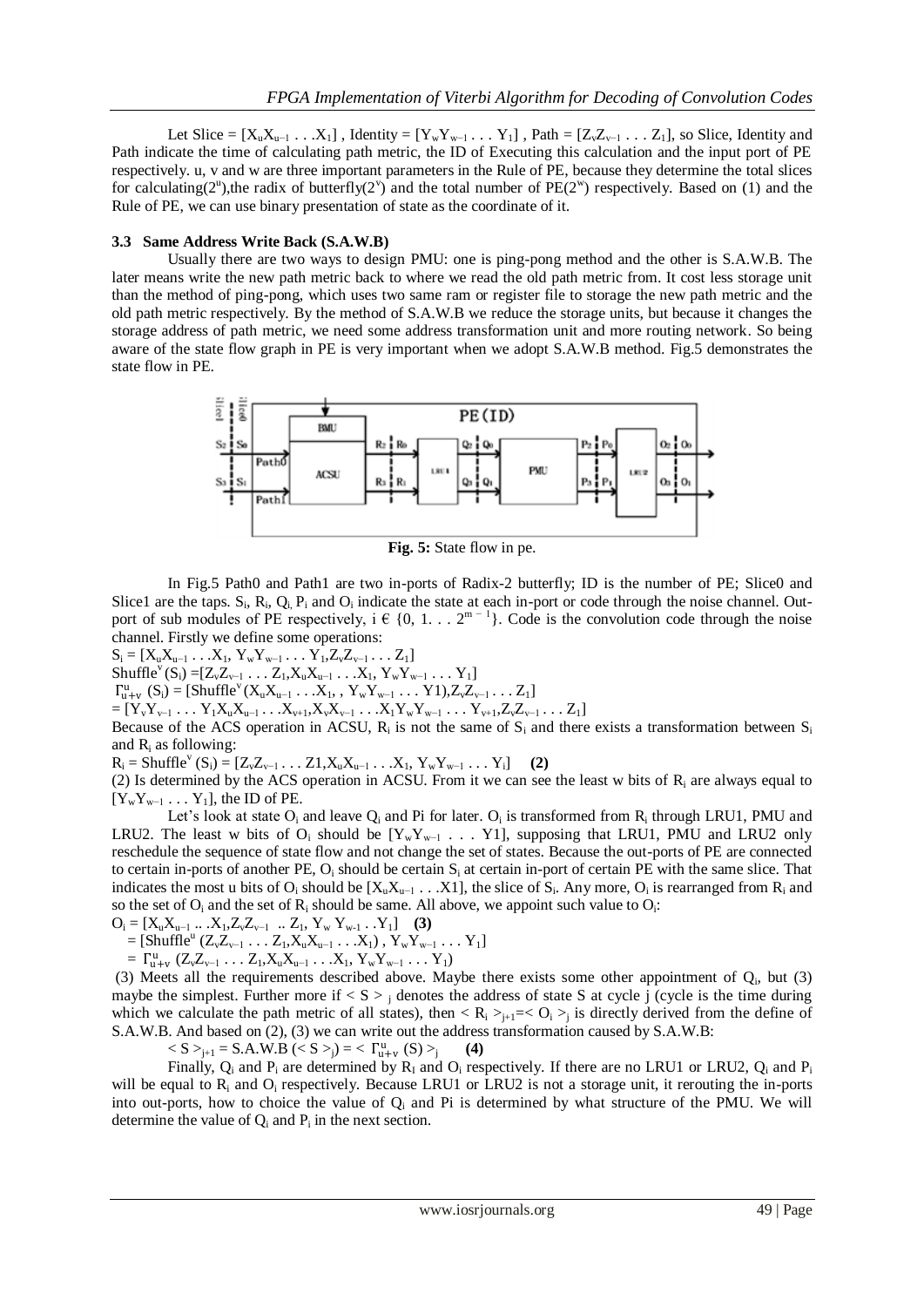# **3.4 Division of states**

In PMU, register file used for path-metric storage. If use only one register file for read and write, we will need a register file with two read and two write ports for radix-2 butterfly. But this kind of register file is very complicated and not area-efficient, so we decide to divide the set of all states calculated by each PE into different subsets. If we use Radix-2 $^{\circ}$  butterfly, we will divide these states into 2 $^{\circ}$  subsets and storage them the same number of register files. On this purpose, we should distinguish between the  $Q_i$  with the same slice and between the P<sub>i</sub> with the same slice, too. In other words, if we use function  $\Theta$  to distinguish between different  $Q_i$ and between different  $P_i$ , it should satisfied this:

Class Rule: ¥ Q<sub>j</sub>, Q<sub>k</sub>  $\in \{Q_i|Q_i \text{ with the same slice }\}$  and  $Q_j \neq Q_k$ , we have  $\Theta(Q_j) \neq \Theta(Q_k)$ ; ¥  $P_j$ ,  $P_k \in \{P_i|P_j\}$ with the same slice} and  $P_i \neq P_k$ , we have  $\Theta(P_i) \neq \Theta(P_k)$ , too. In order to make problem simple, we provide that u is multiple of v. It is not difficult to be satisfied for  $v = 1$ . With provision of this, we divide the binary presentation of state into  $u/v$  groups each having v bits. Then we sum these  $u/v$  groups with mod-2<sup>v</sup>-add. From the sum we could divide set  $\{Q\}$  or  $\{P\}$  into  $2^{\nu}$  subsets. It is not hard to be validated. So LRU1 reroutes  $R_i$  into  $Q_i$  and LRU2 reroutes  $P_i$  into  $O_i$  with the right order which is determined by the Class Rule.

# **3.5 Viterbi Decoder Analysis**

The viterbi decoder can be analyzed in three steps.

**STEP 1:** Weigh the trellis; that is, calculate the branch metrics.

**STEP 2:** Recursively computes the shortest paths to time n, in terms of the shortest paths to time n-1. In this step, decisions are used to recursively update the survivor path of the signal. This is known as add-compareselect (ACS) recursion.

**STEP 3:** Recursively finds the shortest path leading to each trellis state using the decisions from Step 2. The shortest path is called the survivor path for that state and the process is referred to as survivor path decode. Finally, if all survivor paths are traced back in time, they merge into a unique path, which is the most likely signal path.



Fig.: 6 decoding for calculation of hamming distance.



**Fig.:** 7 decoding for calculation of path metric.

Fig. 7 shows the decoding sequence for two code words received. The hamming distance between the code words being received and the output of encoder is calculated.

Consider the third code word being received. The path metrics are simply the addition of branch metric and previous path metric. For state (00), the partial path metric through the line marked 00 is 2, while the partial path metric through the line marked 10 is 3. The former is less than the later. So the survivor path of state (00) is through the solid line and path metric for the state is updated as 2. The same operations are done for each state.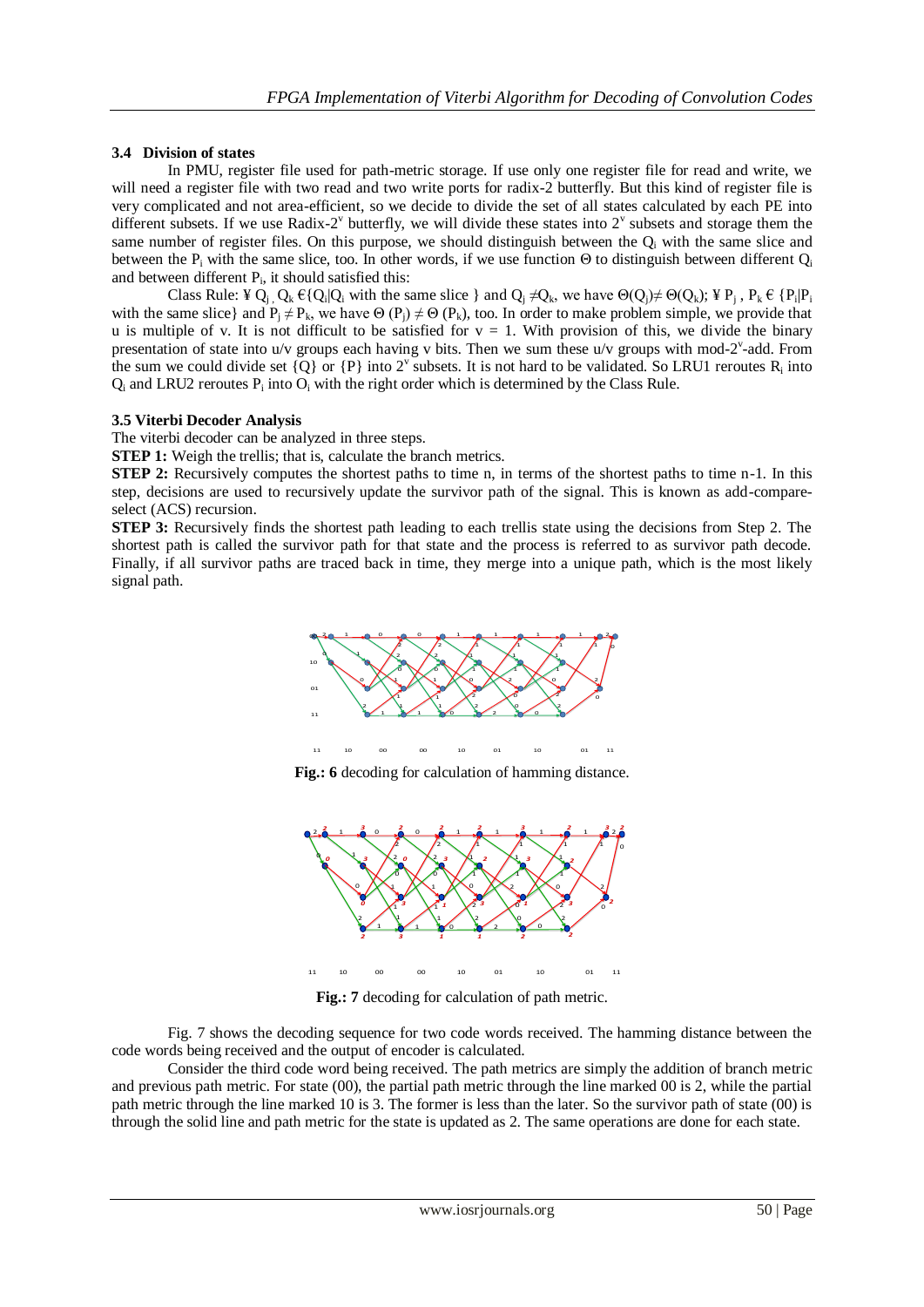

**Fig.: 8** Decoding for noisy channel using trace back method.

When the computation of path metric is done, the next step is to decode the most similar sequence. The decoding process is denoted as trace back because this process is like tracing the sequence back. Here it traces the best path from the state with the minimum path metric. The final path is highlighted in Fig. 8. The Fig. 8 shows that when the final path is traced back even with one bit of error, output is correct.

# **IV. Simulation and Synthesis Results of Viterbi Decoder.**

The RTL module of Viterbi Encoder and Viterbi Decoder are shown in Fig. 9 and Fig. 10 respectively.



**Fig.:9** RTL module of viterbi encoder



**Fig.:10** RTL module of viterbi decoder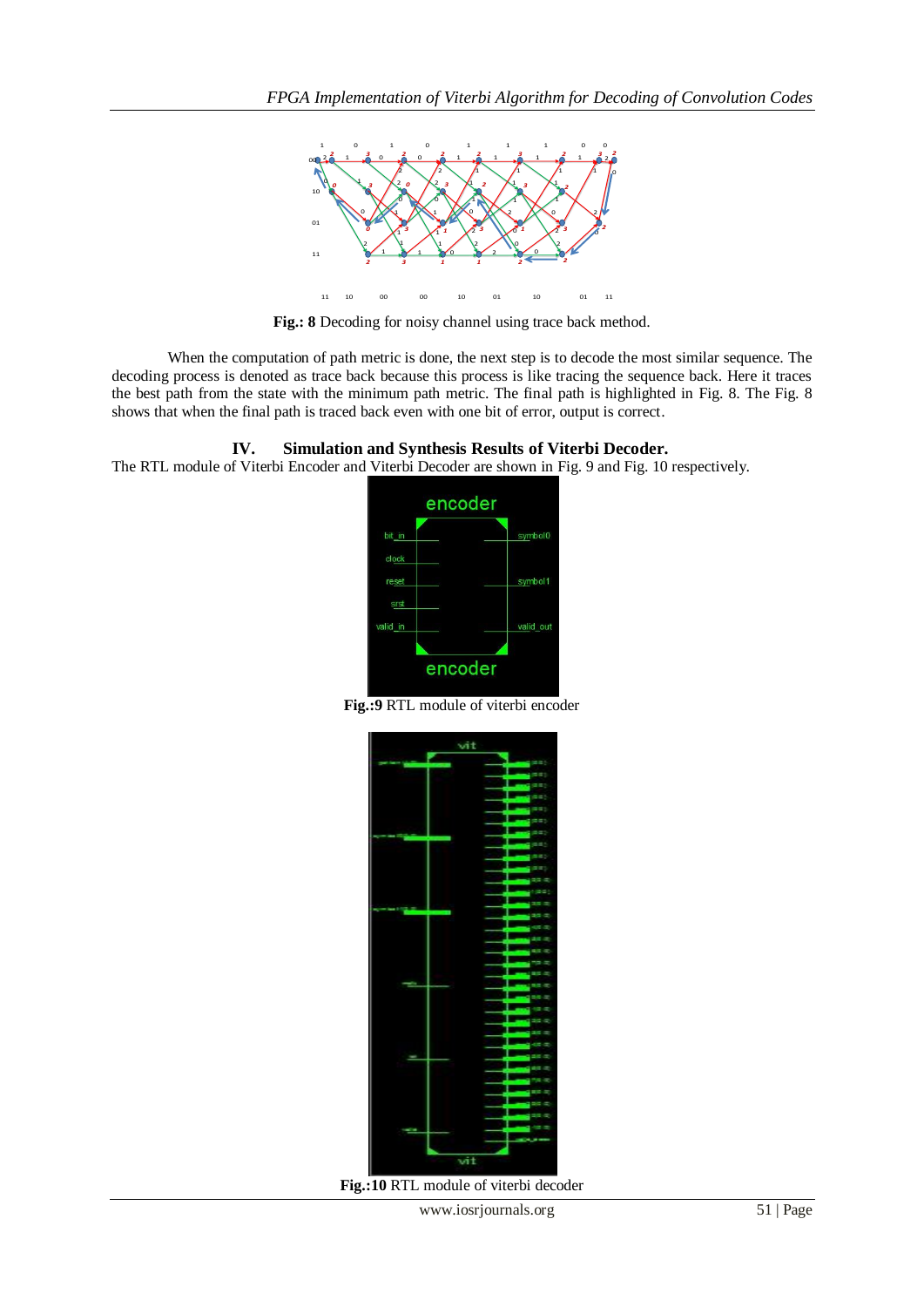Viterbi decoder with rate ½ and K=7 is implemented on Spartan 3E FPGA device XC3S500E-4FG320 and Spartan 6 FPGA device XC6SLX4-3TQG144. The simulation wave forms are shown in Fig.11. The pre computation Viterbi decoder reduced the power consumption by nearly 47% with minimum decoding speed at 103.096MHz.The Viterbi decoder design is Simulated and Synthesized in Xilinx ISE 12.1.



**Fig. 11:** Simulation wave forms for decoding of Convolutional codes.

Compared with the full-trellis VD without a low-power scheme, the VD could have low power consumption with reliable decoding speed as shown in Table I. A reusable Viterbi decoder was carried out by adopting the Process Element technique.

# **Table: I Power Estimation Results**

|                                | Power (mW)              |        |  |
|--------------------------------|-------------------------|--------|--|
| Full-trellis VD                | 21.473                  |        |  |
|                                | $T_{\text{pm}} = 0.75$  | 20.069 |  |
| VD with 2-step pre-computation | $T_{\text{pm}} = 0.625$ | 17.186 |  |
|                                | $T_{\text{pm}} = 0.5$   | 11.754 |  |
|                                | $T_{\text{nm}} = 0.375$ | 6.6127 |  |
| Viterbi algorithm              | 38.84                   |        |  |

The device utilization summary, logic utilization and distribution report of Spartan 3E based XC3S500E-4FG320 FPGA device is shown in Table II (a) and power analysis report is shown in Table II (b).

# **SPARTAN 3E**

#### **Table: II (a) Synthesis and PAR report**

| <b>Parameters</b>         | USED | AVAILABLE | UTILIZATION (%) |
|---------------------------|------|-----------|-----------------|
| Number of slice FF        | 696  | 9312      |                 |
| Number of occupied slices | 1005 | 4656      |                 |
| Number of bonded IOBs     |      | 232       |                 |
| Number of BRAM            |      | 20        |                 |
| Number of BUFGMUXs        |      |           |                 |

| Table: II (b) Power analysis report |                  |                     |                |
|-------------------------------------|------------------|---------------------|----------------|
| Frequency (MHz)                     | Dynamic power(W) | Leakage power $(W)$ | Total power(W) |
| 66.378                              | 0.028            | 0.081               | 0.103          |
| 50                                  | 0.022            | 0.081               |                |

30 0.014 0.081 0.085 20 0.010 0.010 0.081 0.091

The device utilization summary, logic utilization and distribution report of Spartan 6 based XC6SLX4- 3TQG144 FPGA device is shown in Table II (a) and power analysis report is shown in Table II (b).